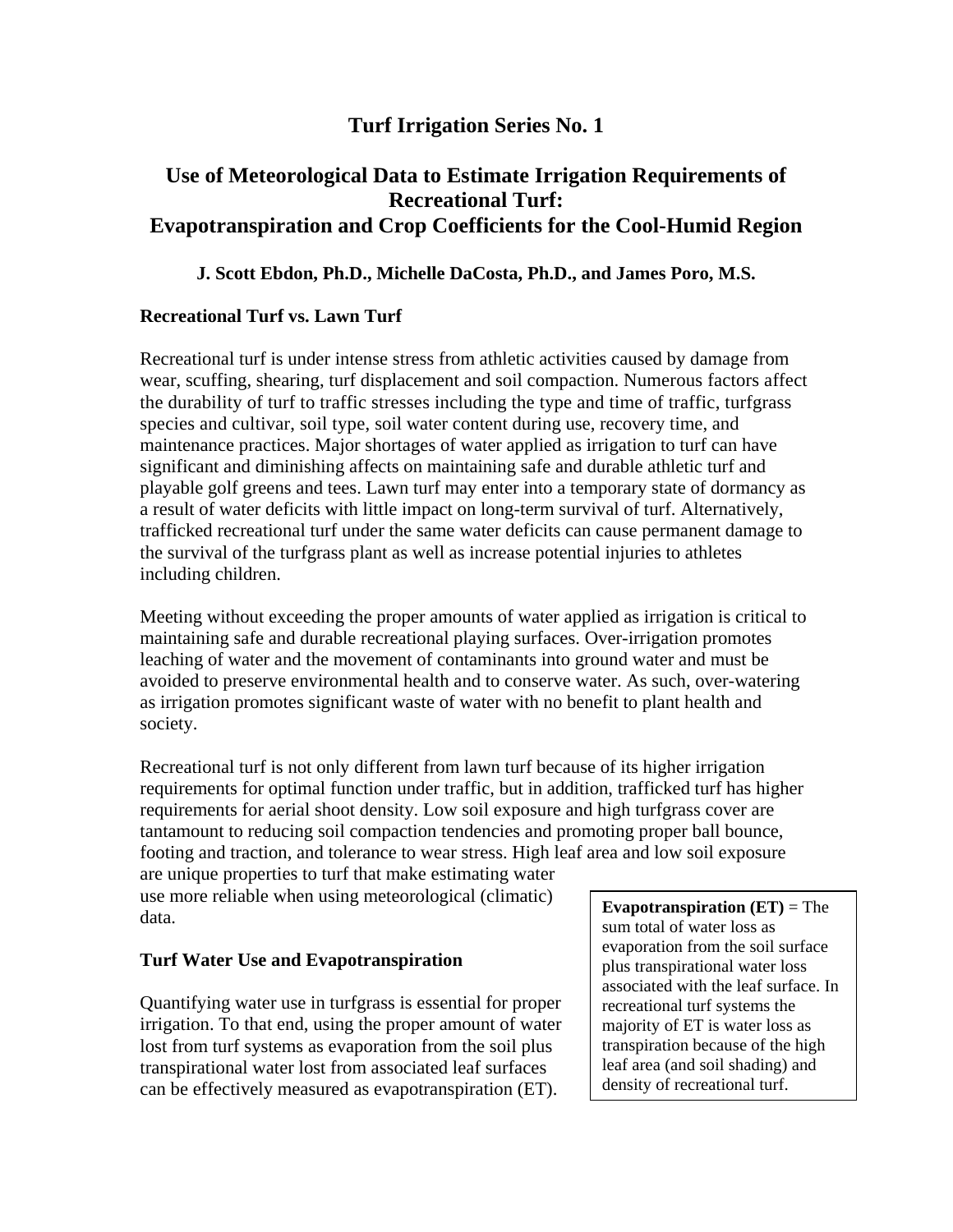The water lost from the soil-root zone through the vegetative system into the bulk atmospheric air as turf ET is the amount of water that should be applied as irrigation and is referred as "ET replacement". Turf ET replacement allows for recharge of root zones while at the same time diminishes leaching and movement of water below the effective rooting depth during irrigation practices. Actual turf  $ET$  is denoted as " $ETT$ " and is accurately measured using weighing-lysimeters. Turf  $ET<sub>T</sub>$  using lysimeters is rarely measured except for experimental purposes. Lysimeter-based turf  $ET_T$  is labor intensive and is not practical for estimating irrigation requirements.

**Turf**  $ET_T = \text{Actual}$ evapotranspiration from a turf system measured directly using weighing lysimeters. This is the ideal (standard) amount of water to apply as irrigation to fully recharge turf rootzones and to prevent leaching by over-watering. Lysimeter-based turf  $ET_T$  is determined experimentally but can be predicted using reference ETo.

Turf water use measured using lysimeter-based turf  $ET<sub>T</sub>$  is affected by numerous factors including soil water content, climatic (evaporative demand) factors, and cultural management factors. To sustain active vegetative growth for optimal traffic tolerance soil water is generally maintained at levels sufficient for active growth. Therefore, soil moisture for recreational turf under traffic is generally not growth limiting. Under these conditions where soil water is favorable for growth, meteorological and cultural management factors are important factors affecting turf ET<sub>T</sub>. Alternatively, under progressively greater soil moisture deficits caused by soil drying resulting in turf dormancy from drought, turf  $ET_T$  approaches zero and meteorological and turf management factors exhibit less influence on turf ETT.

Turf  $ET_T$  is the transfer of heat as water vapor (i.e., heat transfer as  $ET_T$ ) from the soil surface and leaf-canopy surfaces into the bulk (atmospheric) air above the turf system. This process is influenced by a number of cultural management practices. One of the most important factors affecting heat transfer as turf  $ET<sub>T</sub>$  is the mowing height of cut (HOC). Furthermore, the frequency of mowing is another important factor in the transfer of heat as turf  $ET_T$ . Both increasing mowing frequency and lower HOC diminish leaf area and therefore both practices inhibit (lower) turf  $ET_T$  and heat transfer. Less leaf area in summer under shorter HOC can cause greater warming of turf canopies. In such cases it's not unusual for shorter HOC golf course turf such as greens and fairways to exhibit significantly higher canopy temperatures in summer caused by lower turf  $ET<sub>T</sub>$  (i.e., less heat transfer) compared to taller lawn grass or golf course rough areas. Similarly, faster leaf growth rates in summer from nitrogen (N) induced leaf growth increases leaf area and promotes greater interception of solar radiation as heat, which increases heat transfer as higher turf  $ET<sub>T</sub>$  (i.e., cooler leaf temperature). Overall, practices in summer such as higher HOC (and decrease mowing frequency) combined with higher N rates will promote greater leaf area and turf  $ET_T$ , thereby increasing heat transfer into the bulk atmosphere.

Compared to short cut turfgrasses, faster and taller growing turfgrasses not only interact with and intercept greater solar radiation as heat (which increase turf  $ET_T$ ), but the taller canopies interact more effectively with wind (turbulence). Greater turbulence (wind) associated with taller canopies causes' greater turbulent flow and results in mixing of the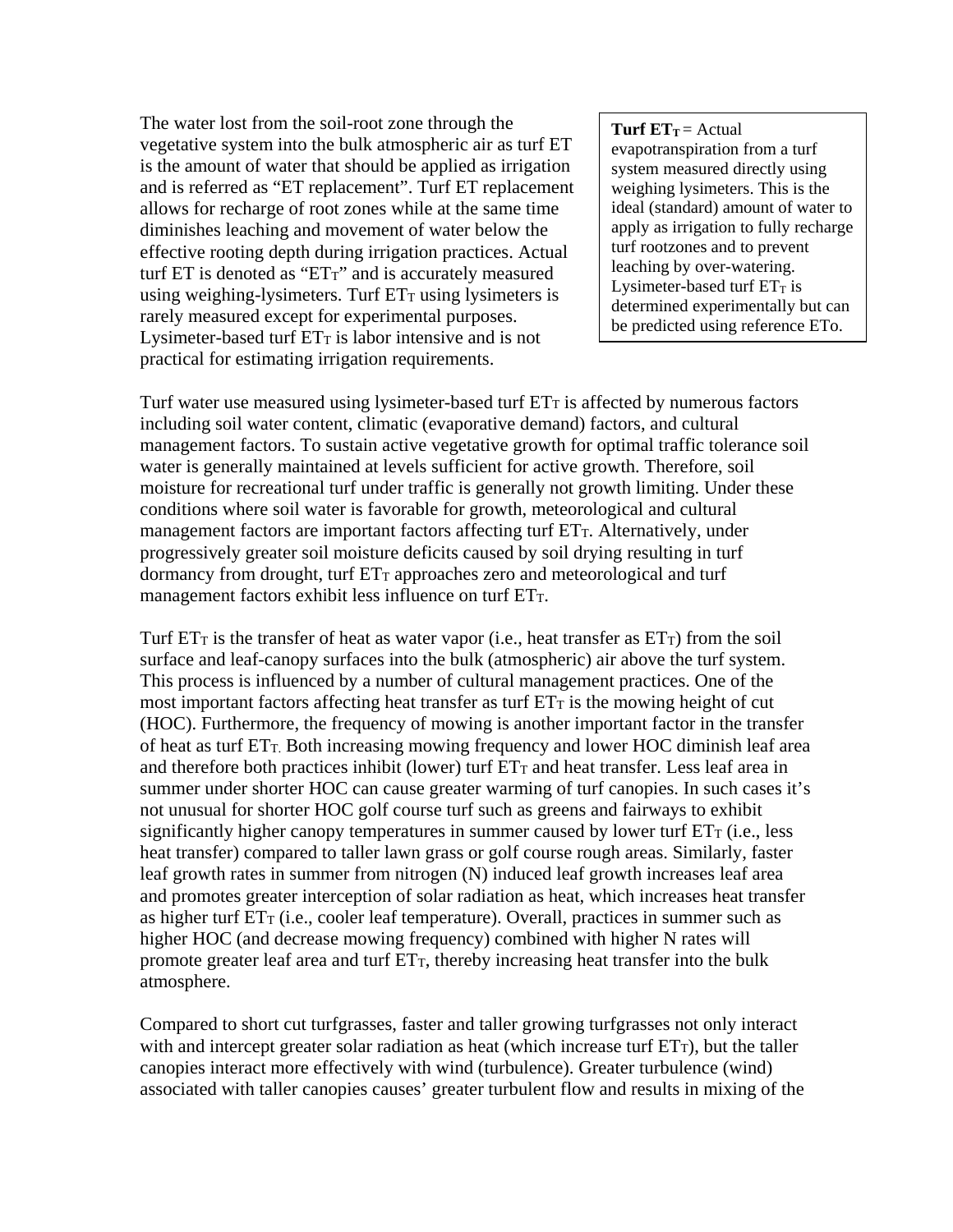more humid canopy air with the drier bulk atmospheric air. Greater turbulent flow transfers more water vapor as turf  $ET_T$ . As such, meteorological (climatic) factors such as solar radiation, relative humidity (RH), air temperature and wind speed (turbulence) are major meteorological factors affecting ET. Evapotranspiration increases with greater solar radiation (clear sky vs. cloud cover), drier air (lower RH), higher air temperatures, and greater turbulence as wind speed increases. For example, climatic factors measured in summer (June through September) at the Troll Turf Research & Education Center in South Deerfield MA follow closely with these meteorological factors with 74%, 53%, and 21% of turf ET accounted for by solar radiation, relative humidity, and air temperature, respectively.

#### **Meteorological Data and Reference Evapotranspiration (ETo)**

As an alternative to direct measurement of actual turf ET<sub>T</sub> using lysimeters, daily meteorological measurements (solar radiation, air temperature, wind speed, and relative humidity) collected by nearby weather stations can be used to predict ET. These predictions are also referred to as "Reference ET" and are denoted as "ET<sub>o</sub>". As predictions, reference ET<sub>o</sub> is not necessarily directly comparable to actual turf  $ET<sub>T</sub>$  derived using weighing-lysimeters. First, mathematical models are used to calculate and convert meteorological data to  $ET_0$  as inches of water lost per day. Second, numerous reference ETo models exist that have different mathematical solutions and predictions for reference  $ET_0$ . However, the reference  $ET_0$ 

**Reference ETo** = Prediction of turf  $ET_T$  derived using daily meteorological measurements collected from nearby weather stations. Reference ETo is calculated using a reliable reference equation such as FAO 56 Penman-Monteith (PM). Reference ETo must be adjusted (corrected) to match turf  $ET_T$  using crop coefficients.

model accepted as the single equation for crop irrigation as recommended by the scientific community in their report (paper 56) to the Food and Agriculture Organization of the United Nations, is the Penman-Monteith (PM) reference  $ET_0$  equation (Allen et al., 1998); designated as FAO-56 PM ETo. Third, meteorological data does not adjust for cultural factors such as mowing frequency, HOC, N fertilization as well as other factors such as species and cultivars or conditions such as thatch and soil compaction, which can alter actual turf  $ET_T$  as the amount of water to be applied as irrigation.

To transfer meteorologically derived reference  $ET_0$  values from nearby weather stations to match actual turf water use as turf  $ET_T$ , transfer factors or multipliers must be derived. These multipliers or coefficients are computed and tested experimentally and are called "crop coefficients" and are denoted as "K<sub>c</sub>" values.

#### Crop Coefficients  $(K_c)$  for Transferring Reference  $ET_0$  to Turf  $ET_T$

Crop coefficients are simple mathematical ratios calculated as:

$$
K_c = \frac{ETT}{ET_0}
$$
 [Eq. 1]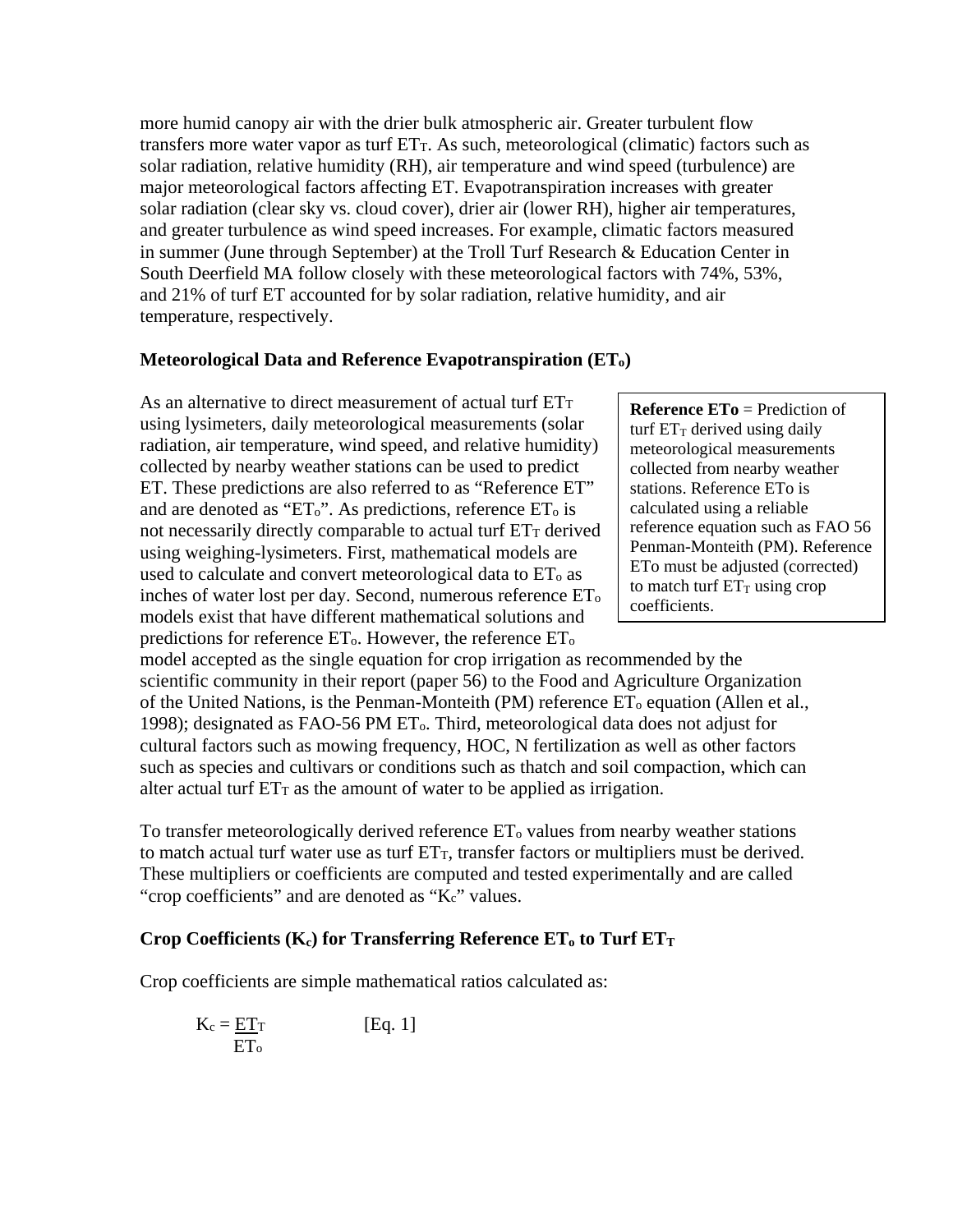where  $ET_T$  is actual water lost from the turf as  $ET$  measured using weighing-lysimeters and  $ET_0$  is the reference  $ET$ computed using some meteorological equation such as FAO-56 PM ET<sub>o</sub> procedures from a nearby weather station. Meteorological reference equations such as FAO-56 PM ET<sub>o</sub> assume the turf is tall grass (3 to 6 inch HOC) that is not short of water and therefore the turf is actively growing turfgrass providing 100% grass cover and soil shading.

Crop coefficients (i.e.,  $K_c$  values calculated as Eq. 1) are determined experimentally using replicated studies. Once reliable  $K_c$  values are in-hand, these  $K_c$  values are then used to adjust meteorological reference  $ET_0$  to predict actual turf  $ET_T$ as:

 $ET_T = K_c \times ET_o$  [Eq. 2]

**Crop coefficient**  $(Kc) = A$ unitless, mathematical multiplier used to adjust reference ETo (inch/day) to match actual turf  $ET_T$ (inch/day). Crop coefficients are determined experimentally through research and are used to derived turf  $ET_T$  by calculation as: turf  $ET_T$  $=$  Kc x ETo. The appropriate crop coefficient must be selected to match (account for) the variations in turf  $ET_T$  caused by factors such as mowing, fertilization as well as other cultural practices.

According to Eq. 1, it's plausible that different  $K_c$  values will be required for different management scenarios because of the effects that HOC, and mowing and fertilization schedules have on actual turf ET<sub>T</sub>. Similarly according to Eq. 1 and Eq. 2, K<sub>c</sub> values  $= 1$ indicate that no adjustment is made to reference  $ET_0$  from the weather station because  $ET_T = ET_0$ . Alternatively,  $K_c$  values  $> 1$  and  $K_c$  values  $< 1$  indicate the reference  $ET_0$ predictions from the weather station under-estimate and over-estimate actual turf  $ET<sub>T</sub>$ , respectively.

Three years of testing at the Troll Turf Research & Education Center investigated the effects of HOC and N on actual turf  $ET_T$  measured using weighing-lysimeters. Three cool-season turfgrass species were evaluated including creeping bentgrass (CB) as golf turf and pure stands of Kentucky bluegrass (KB) and perennial ryegrass (PR) as sportslawn turf. Species were fertilized in summer at two N rates (0 and 1 lb 1000 ft<sup>-2</sup>). All species were mowed at two HOC with KB and PR mowed at 1.25 and 2.50 inch while CB was mowed at 0.125 and 0.375 inch HOC. Daily turf  $ET_T$  and reference  $ET_0$ measurements were made and  $K_c$  values were computed daily during the summerirrigation period in July and August.

Actual  $ET_T$  and reference  $ET_0$  both co-vary with evaporative demand (meteorological factors). Reference  $ET_0$  and turf  $ET_T$  are highly variable from day-to-day and year-toyear but their ratios (i.e., K<sub>c</sub> values) are relatively constant (Fig. 1). Month-to-month and year-to-year variation in K<sub>c</sub> values are uniform and consistent in the cool-humid region of Massachusetts. As such, monthly and yearly ET are not important factors that need to be adjusted using  $K_c$  values when computing turf  $ET_T$  in summer according to Eq. 2.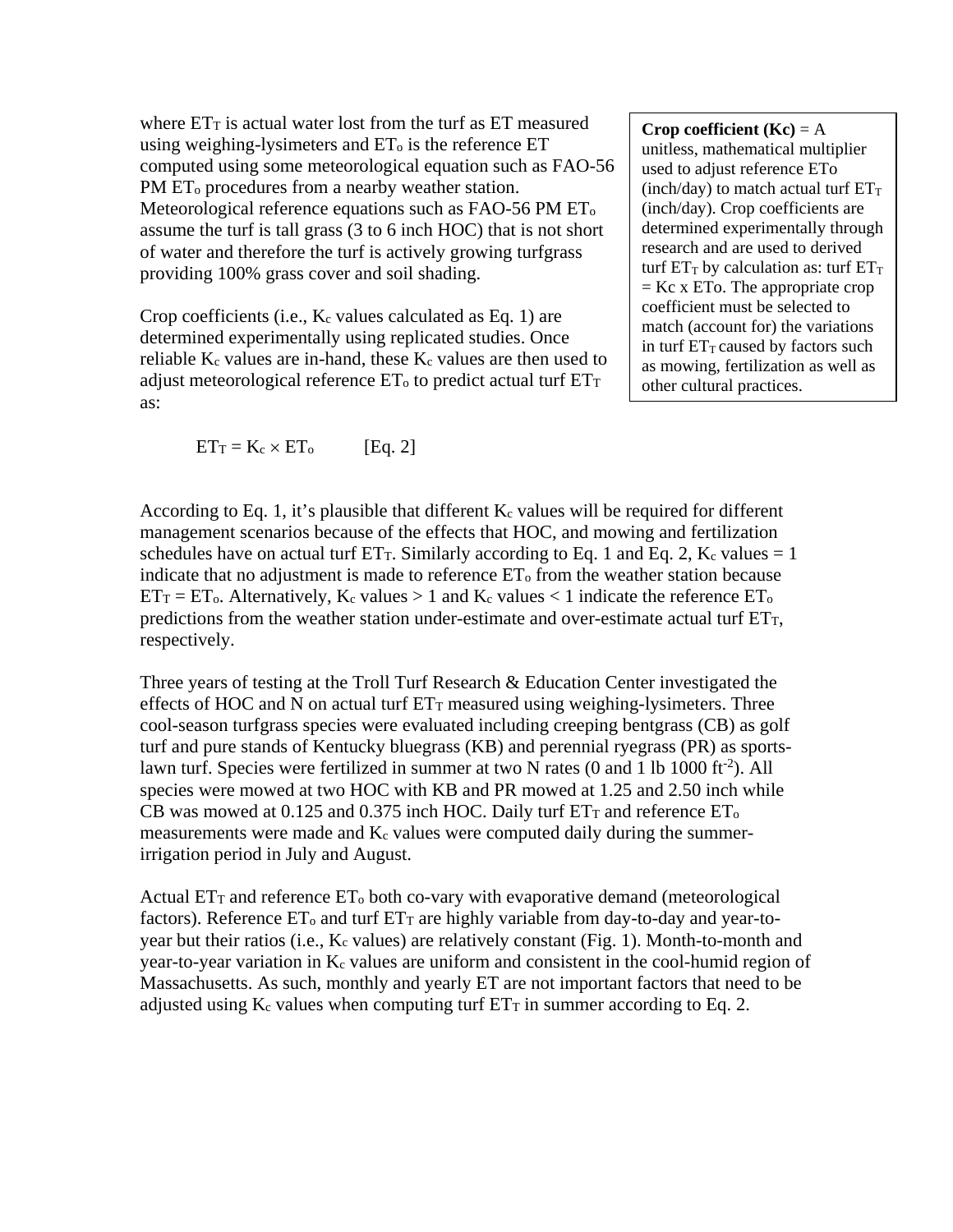### **Crop Coefficients (Kc) for Recreational Turf Use**

The challenge becomes selecting the most appropriate  $K_c$  value that best fits your turf management practices under irrigation (Fig. 2). Mowing HOC is the single most important cultural factor affecting  $K_c$  values for turf under irrigation (Table 1). Average (i.e., mid-point)  $K_c$  values in summer ranged from 0.92 (0.125 inch HOC) to 1.20 (2.50 inch HOC) which represents a 25% increase in irrigation requirements due to the effects of a taller HOC (Table 1). Taller grass canopies as discussed previously promote higher turf  $ET_T$  and therefore higher K<sub>c</sub> values (Eq. 1). Greater heat transfer with higher turf  $ET_T$ under taller grass canopies promotes greater transpirational cooling, which lower turf canopy temperatures in summer by several degrees (Fig. 3).

Short grass canopies mowed at less than 1.0 inch HOC would have to be irrigated according to FAO-56 PM ET<sub>o</sub> using an average  $K_c$  values less than 1. Taller HOC turf would require  $K_c$  values greater than 1.0. Generally,  $K_c$  values increase incrementally with higher HOC above 1.0 inch with an increase of approximately 0.01 in  $K_c$  for every 0.1 inch increase in HOC. These guidelines assume, however, that turf is maintained under conditions where water applied as irrigation is not growth limiting.

Fertilizing with N in summer at 1.0 lb 1000ft<sup>-2</sup> promoted only a 6% increase in K<sub>c</sub> values when compared to unfertilized turf which is a relatively small increase compared to HOC. The fertilizer N-source used in this study (in summer) contained approximately 82% of the total N as slow-release, which has the capacity to lower leaf area and actual turf  $ET_T$  compared to N-sources using more readily available forms of N. Practices such spoon-feeding with N in summer at reduce N rates  $(0.10 \text{ to } 0.20 \text{ lbs N } 1000 \text{ ft}^{-2})$  will help in reducing leaf area to lower  $K_c$  values.

Conditions or practices that have a greater capacity to increase leaf and shoot vigor can promote higher turf  $ET_T$  and higher  $K_c$  values. The effects of these potential practices or conditions that influence turf  $ET_T$  are reported in Table 1 as ranges from low to high for  $K_c$  values. These reported  $K_c$  ranges serve as guidelines for selecting the most appropriate Kc value depending on the HOC and your management conditions. For example, golf greens are mowed daily and golf fairways are mowed three times per week and therefore these short grass canopies will need less water as irrigation indicated by their  $K_c$  values  $\lt$ 1.0. However, because management practices are not uniform within any one HOC, practices or conditions that may reduce turf  $ET<sub>T</sub>$  will require adjusting  $K<sub>c</sub>$  values down. Moreover, recreational turf under more intensive foot traffic causing greater thinning of the turf will require lower  $K_c$  values and less water as irrigation because of their reduced turf ET<sub>T</sub> rates.

#### **Computing Turf ETT** for Irrigation

Computing daily ET amounts using weather stations' climatic data are relatively simple calculations. First, reliable reference  $ET_0$  values are needed. Table 1 reports  $K_c$  values computed using reference  $ET_0$  derived from FAO-56 PM  $ET_0$ , which is a standardized procedure. Numerous companies offer weather stations and software that provide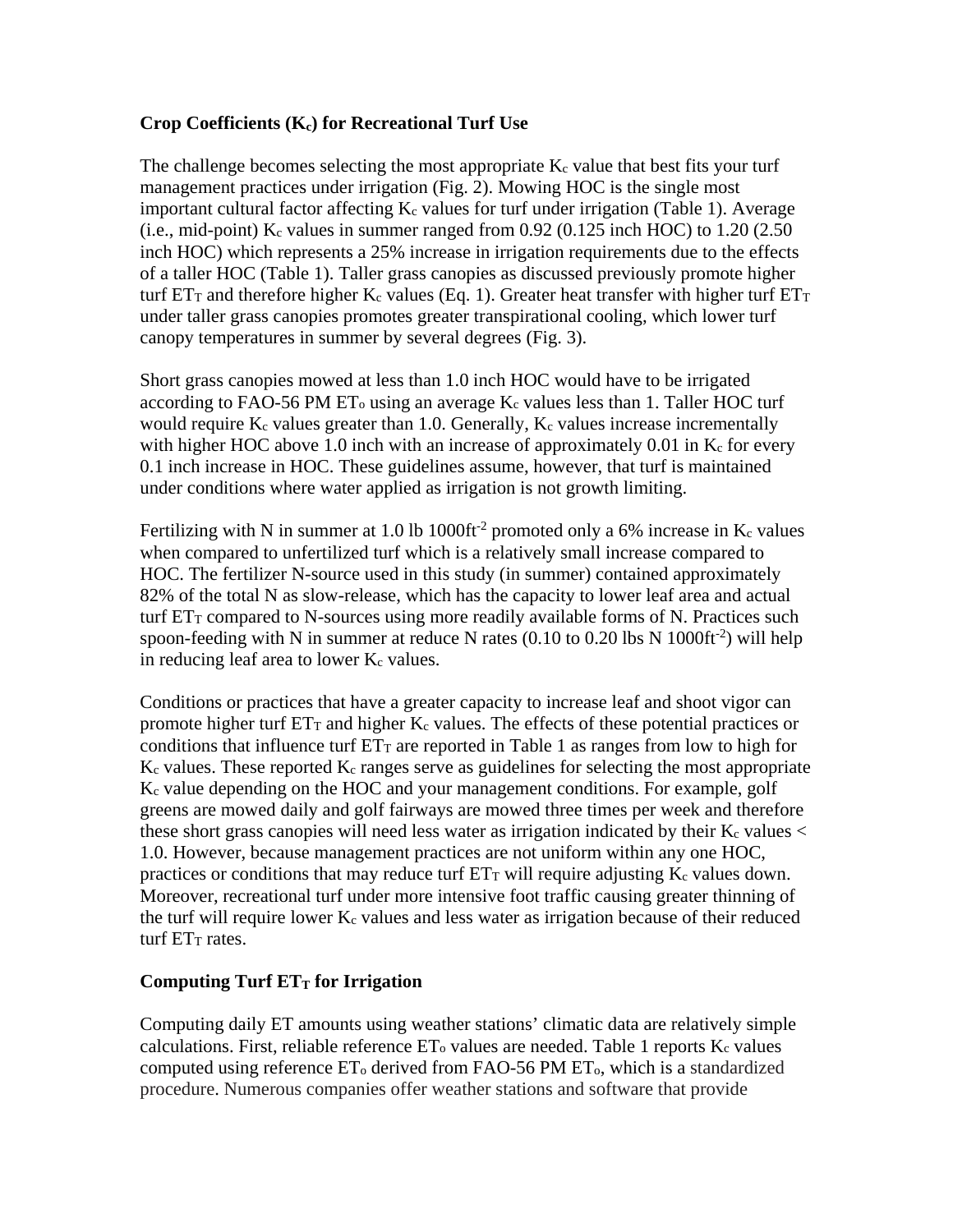reference ET<sub>o</sub> values. A specific Penman or Penman-Monteith equation computes a slightly different reference value under identical meteorological conditions. Crop coefficients were calculated according to Eq. 1 using FAO-56 PM ETo. As such, FAO-56 PM  $ET_0$  computed  $K_c$  values may vary slightly from other equations when using  $K_c$ values reported in Table 1. These  $K_c$  values presented in Table 1 may need some adjustment when using other weather stations that compute reference  $ET_0$  using a different mathematical procedure.

According to Eq. 2, turf  $ET_T = K_c \times ET_o$ . To determine the amount of water to apply as  $irri$ gation (turf  $ET_T$ ), the following steps are recommended:

STEP 1. Select the best  $K_c$  value using Table 1. For example, if a golf green under irrigation is mowed at 0.125 inch HOC, a  $K_c$  value of 0.92 may be selected according to Table 1. Furthermore, if PGRs are routinely applied in summer at this HOC, then a lower  $K_c$  value of 0.89 (from Table 1) may be a more appropriate  $K_c$  value because of the lower turf  $ET_T$  that would be expected when using PGRs. Lower  $K_c$  values will provide additional water savings for an irrigated site when lower water use (turf  $ET_T$ ) rates are expected because of the effects of turf maintenance practices (see Table 1 footnotes).

STEP 2. Retrieve daily reference  $ET_0$  values (i.e., FAO-56 PM  $ET_0$ ) computed from a reliable (nearby) weather station. For this example, let's assume the weather station computed reference  $ET_0$  value was 0.14 inch over the previous 24 hour period.

STEP 3. Calculate the amount of water to be applied as irrigation using the  $K_c$  value from Table 1 followed by substituting the  $K_c$  value (0.89) and weather station computed reference  $ET_0$  value (0.14 inch per day) into Eq. 2, where

Turf  $ET_T = 0.89 \times 0.14$  inch = 0.13 inch.

For this example, 0.13 inch would be applied as irrigation.

Where a sports turf is mowed at a 2.00 inch HOC under similar evaporative (climatic) conditions (i.e., reference  $ET_0 = 0.14$  inch per day), a K<sub>c</sub> value of 1.11 may be selected according to Table 1. The amount of water applied as irrigation would be 0.16 inch per day after adjusting the reference  $ET_0$  using the best K<sub>c</sub> value (calculated as  $1.11 \times 0.14$ ) inch per day  $= 0.16$  inch per day).

Reference  $ET_0$  values from weather stations will vary day-today with evaporative demand, and in turn, irrigation amounts as ET replacement will vary day-to-day. In the previous examples described above, 0.13 inch per day was calculated as ET replacement for the golf green while 0.16 inch per day (23% more as irrigation) was calculated as ET replacement for the taller sports turf. These irrigation amounts are based

**ET replacement** = The amount of water applied as irrigation according to a weather station computed reference ETo corrected using the most appropriate crop coefficient.

on the reference ETo values calculated by the nearby weather station from the previous 24 hour period. Assuming the same evaporative demand (i.e., reference  $ET_0 = 0.14$  inch per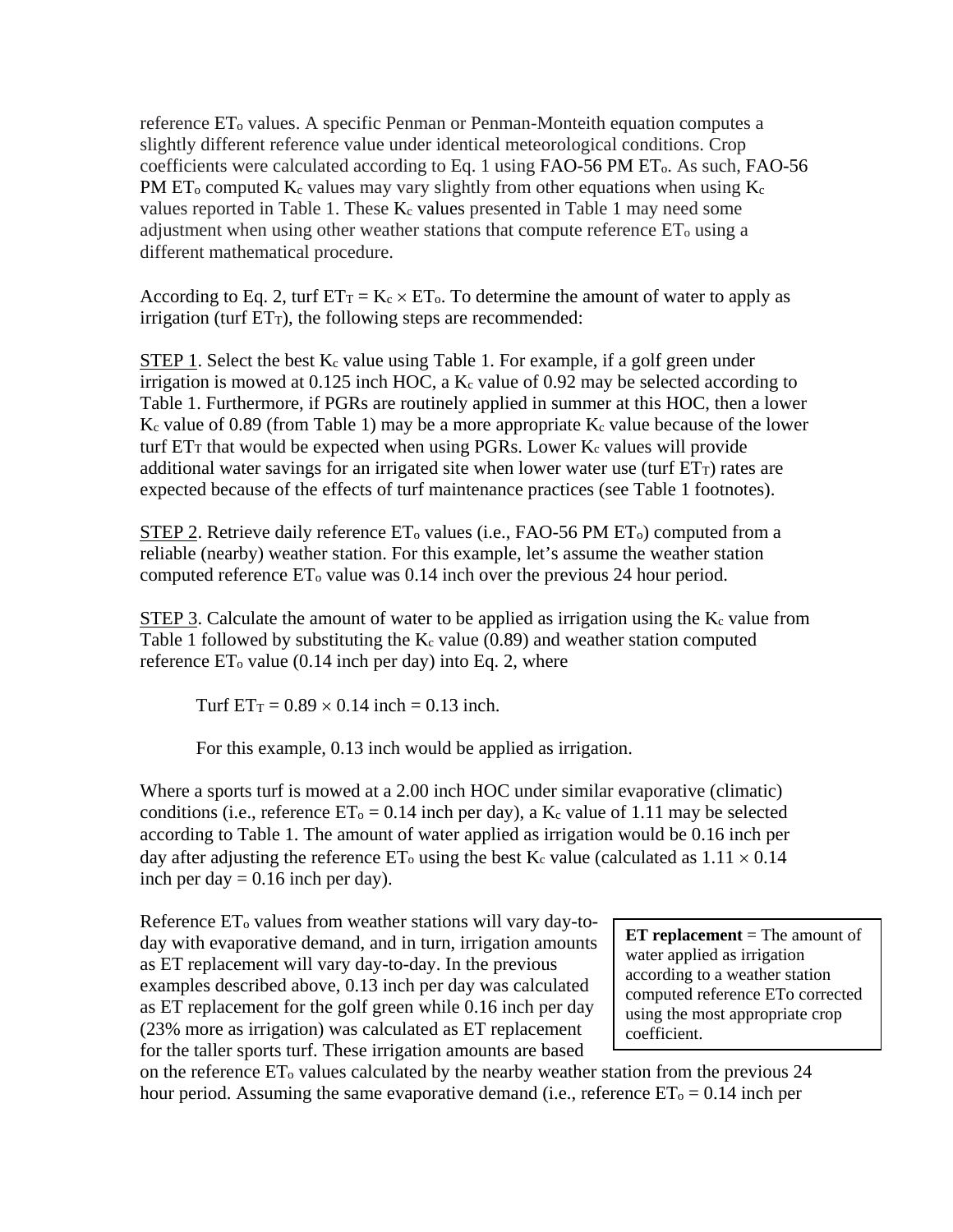day) and no rainfall, the cumulative (total) amount of water applied as irrigation (ET replacement) by the end of one week (7 days) would equal 0.91 and 1.12 inch as irrigation for the golf green and taller sport turf, respectively. In cool-humid environments rainfall may occur in summer during the irrigation season. In such cases the reference  $ET_0$  after correcting using the appropriate  $K_c$  value will need to be adjusted by subtracting rainfall from the calculated turf  $ET_T$ .

In order to implement more effective irrigation scheduling and water management practices weather stations and associated software that calculate reference  $ET_0$  should be updated to include standardized procedures ( FAO-56 PM ETo, Allen et al., 1998) and their equivalent procedures such as ASCE-EWRI standardized equation (Allen et al., 2005; Wherley et al., 2015). In addition, reference  $ET_0$  used with calculated  $K_c$  values as reported in Table 1 require meteorological sensors to be routinely calibrated to ensure reliable measures for solar radiation, air temperature, wind speed, and relative humidity. This ensures the computation of reliable estimates for reference  $ET_0$  from the weather station in computing reliable turf  $ET_T$  estimates for irrigation according to Eq. 2.

### **Other Considerations**

Irrigating turf under cool-humid conditions to replace that lost as turf  $ET<sub>T</sub>$  does not necessarily require daily irrigation using  $ET$  replacement. Tracking of daily reference  $ET_0$ corrected for rainfall can be computed over several days. The sum total of all daily reference ETos for that period can be computed followed by adjustment (Eq. 2) using the most appropriate  $K_c$  value (Table 1). It is important to recognize that the period in days between irrigation events is distinctly different from computing daily ET replacement using Eq. 2. Where Eq. 2 is the computed "amount" applied as ET replacement, the days between irrigation are a "timing variable" which involves many aspects of the turf system's drought resistance capacity (drought avoidance + drought tolerance mechanisms).

The timing of irrigation events is highly variable because drought resistance is under the influence of numerous soil, cultural, and environmental factors. For a detailed discussion of the guidelines for determining the efficient timing of irrigation see *Turf Irrigation Series No. 2* entitled "*Drought Resistance and Efficient Irrigation for the Cool-Humid Region*". In addition, timing of irrigation in terms of frequency of irrigation (days between irrigation) depends on the level of turf quality desired. Less frequent irrigation may be appropriate where lower turf quality standards are acceptable. Similarly, lower Kc values than those presented in Table 1 may be appropriate in some situations. However, major departures (i.e., arbitrary decreases) in  $K_c$  values may not support sufficient turf growth needed for optimal traffic tolerance. This research is currently lacking and results showing the impact of deficit irrigation levels on traffic tolerance are not available for cool-season turfgrass growing in Massachusetts. Recent research on deficit irrigation is available for warm-season turfgrass under traffic (Hejl et al., 2016). However, this research has little relevance to cool-season turfgrass under traffic and irrigation because of the higher tolerance for traffic and drought exhibited by warm-season turfgrasses.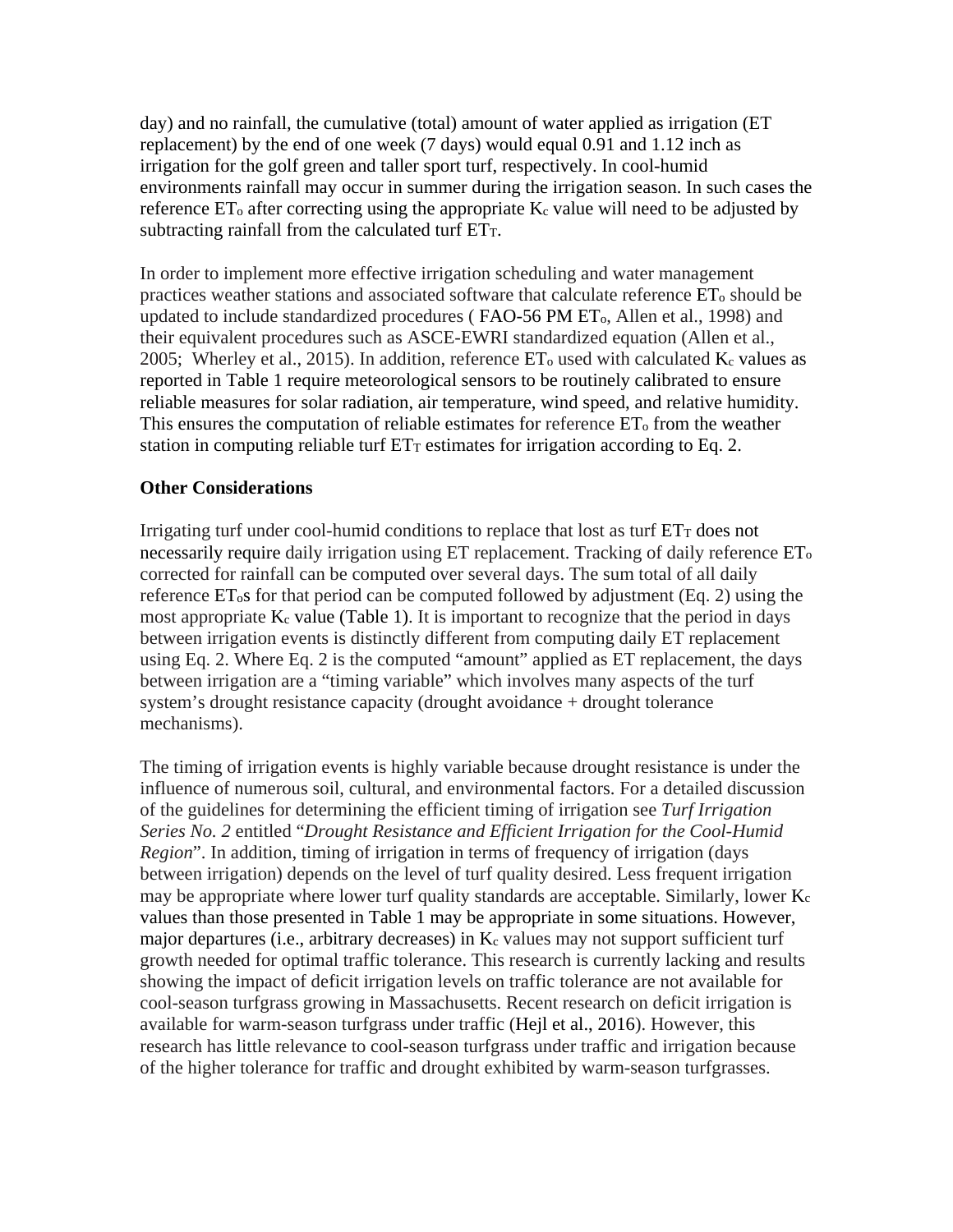The use of reference  $ET_0$  and  $K_c$  values allows turf managers to effectively schedule irrigation to meet the consumptive water use demands of turfgrass. However, ET replacement using meteorological data from on-site weather stations is practiced by only 17% of all golf courses in the United States (Throssell et al., 2009). Implementing appropriate  $K_c$  values for use with on-site weather stations and meteorological data can effectively address water conservation and water quality concerns expressed by many advocates from the general public, as well as federal, state, and municipal regulators.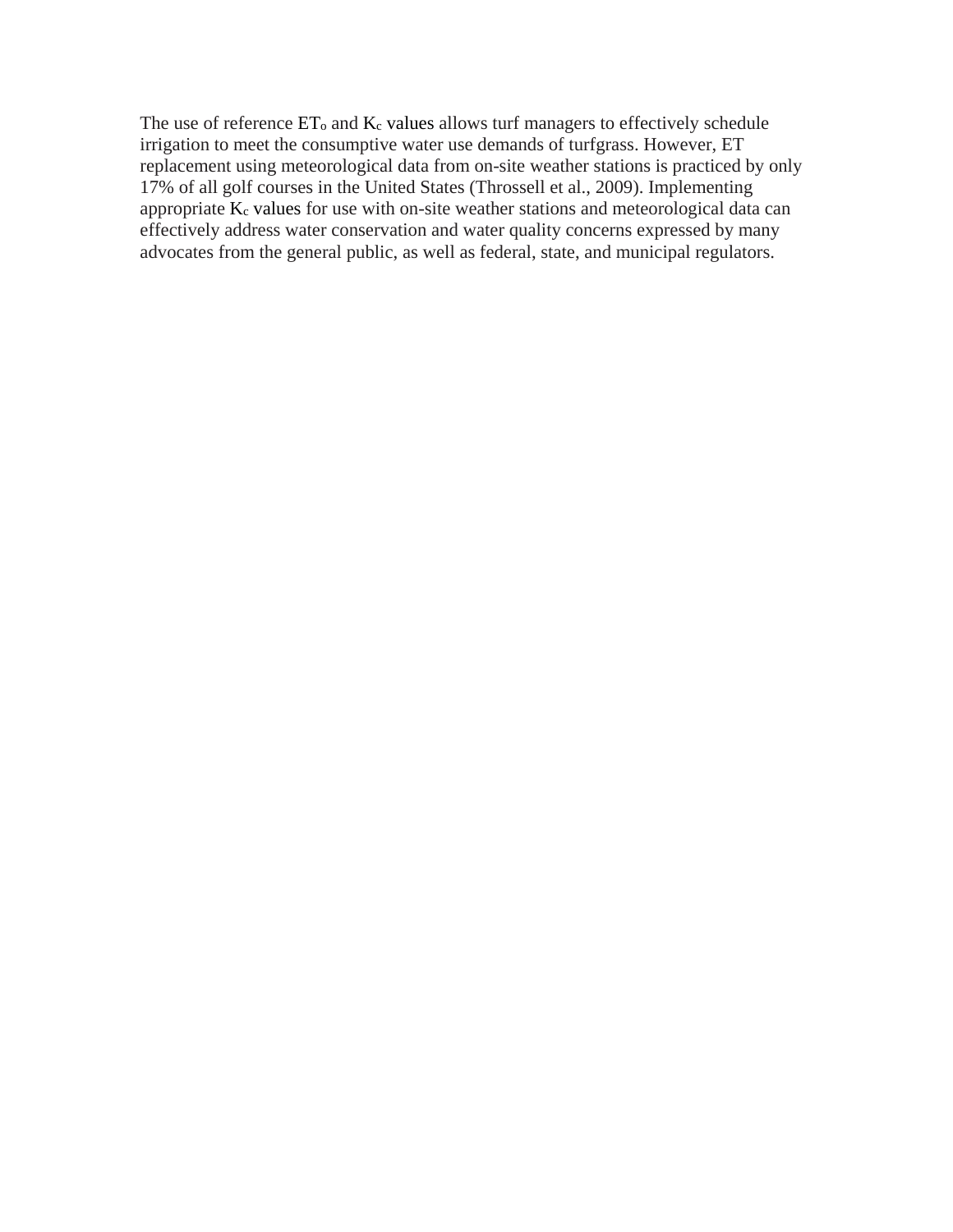#### **References**

- Allen, R.G., L.S. Pereira, D. Raes, and M. Smith. 1998. Crop evapotranspiration: Guidelines for computing water requirements. Irr. & Drain. Paper 56. FAO, Rome, Italy.
- Allen, R. G., I.A. Walter, R.L. Elliot., T.A. Howell, D. Itenfisu, M.E. Jensen, and R. Snyder. 2005. The ASCE standardized reference evapotranspiration equation. ASCE and American Society of Civil Engineers.
- Hejl R.W., B.G. Wherley, R.H. White, J.C. Thomas, and C.H. Fontanier. 2016. Deficit irrigation and simulated traffic on 'Tifway' bermudagrass summer performance and autumn recovery. Crop Sci. 56:809–817.
- Poro, J., J. S. Ebdon, M. DaCosta, and P. W. Brown. 2017. Effects of mowing height of cut and nitrogen on FAO-56 PM crop coefficients for recreational turf in the coolhumid region. Crop Sci. 56:1–11.
- Throssell, C.S., G.T. Lyman, M.E. Johnson, G.A. Stacey, and C.D. Brown. 2009. Golf course environmental profile measures water use, source, cost, quality, and management and conservation strategies. Online. Appl. Turfgrass Sci. doi:10.1094/ATS-2009-0129-01-RS
- Wherley, B., M.D. Dukes, S. Cathey, G. Miller, and T. Sinclair. 2015. Consumptive water use and crop coefficients for warm-season turfgrass species in the southeastern United States. J. Agric. Water Manage. 156:10–18.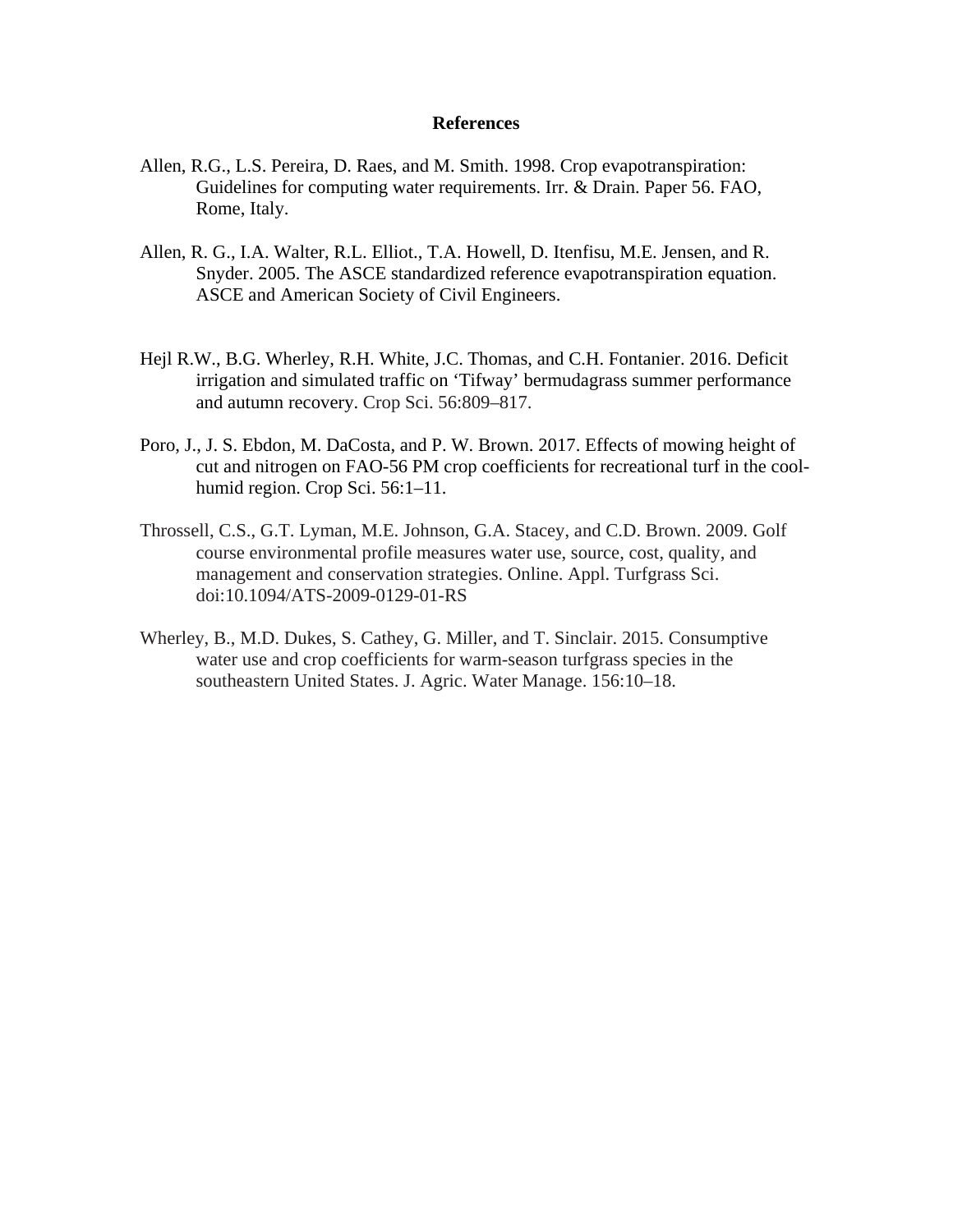Table 1. Crop coefficients ( $K_c$  values, adapted from Poro et al., 2017) for adjusting daily FAO-56 PM  $ET_0$  computed by weather stations for irrigated turf. These  $K_c$  values are appropriate for cool-season turfgrass used for recreational turf in Massachusetts and other similar cool-humid climatic environments. Crop coefficients were computed for recreational turf maintained under favorable soil moisture for optimal growth at different heights of cut (HOC) and management levels.

|           | Crop coefficients (K <sub>c</sub> values) |            |            |
|-----------|-------------------------------------------|------------|------------|
| HOC, inch | Low range <sup>†</sup>                    | High range | Mid-Point# |
| 0.125     | 0.89                                      | 0.95       | 0.92       |
| 0.375     | 0.92                                      | 0.98       | 0.95       |
| 0.50      | 0.93                                      | 0.99       | 0.96       |
| 0.75      | 0.96                                      | 1.02       | 0.99       |
| 1.00      | 0.99                                      | 1.05       | 1.02       |
| 1.25      | 1.02                                      | 1.08       | 1.05       |
| 1.50      | 1.05                                      | 1.11       | 1.08       |
| 1.75      | 1.08                                      | 1.14       | 1.11       |
| 2.00      | 1.11                                      | 1.17       | 1.14       |
| 2.25      | 1.14                                      | 1.20       | 1.17       |
| 2.50      | 1.17                                      | 1.23       | 1.20       |

†HOC tested included creeping bentgrass mowed at 0.125 and 0.375 inch HOC, and 1.25 and 2.50 inch HOC for Kentucky bluegrass and perennial ryegrass. Other reported  $K_c$ values were derived from statistical fitting. For  $K_c$  values outside these tested HOC ranges,  $K_c$  values may be adjusted up by 0.01 per 0.10 inch increase in HOC.  $\ddagger$ Low range K<sub>c</sub> values are most appropriate for conditions of lower leaf area and reduced shoot vigor caused by lower N, spoon-feeding, PGR use, frequent mowing, high traffic,

and greater thatch or soil compaction tendencies.

 $\P$ High range  $K_c$  values are most appropriate for conditions of higher leaf area and favorable shoot vigor caused by higher N use, low traffic, infrequent mowing, fungicide use, and lower thatch or soil compaction tendencies.

#Mid-point Kc values are most appropriate for average conditions of leaf area and shoot vigor.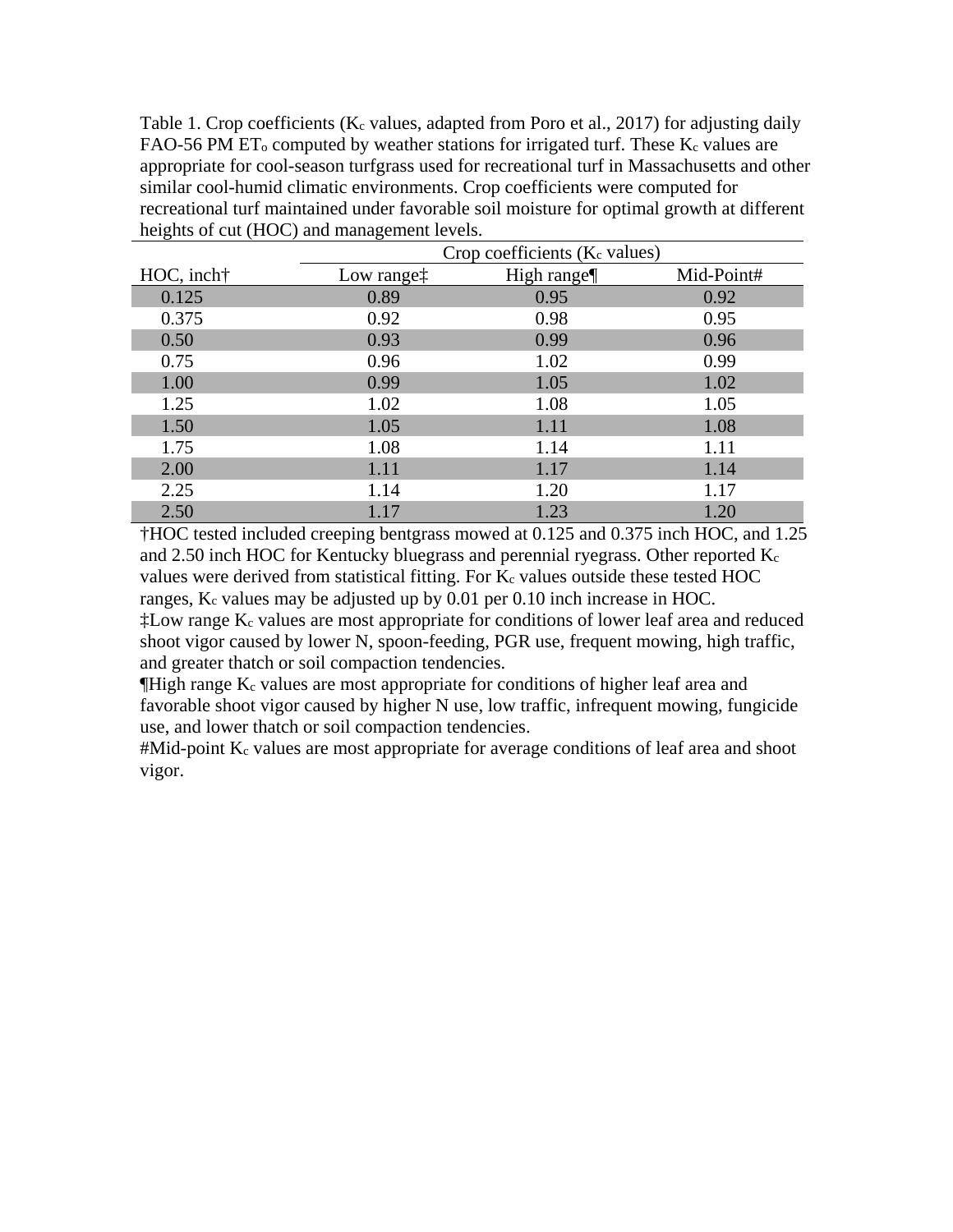Figure 1. Crop coefficients ( $K_c$  values) calculated as the ratio of actual  $ET_T$ -to-reference ETo are uniform from month-to-month and year-to-year in the cool-humid region of Massachusetts.

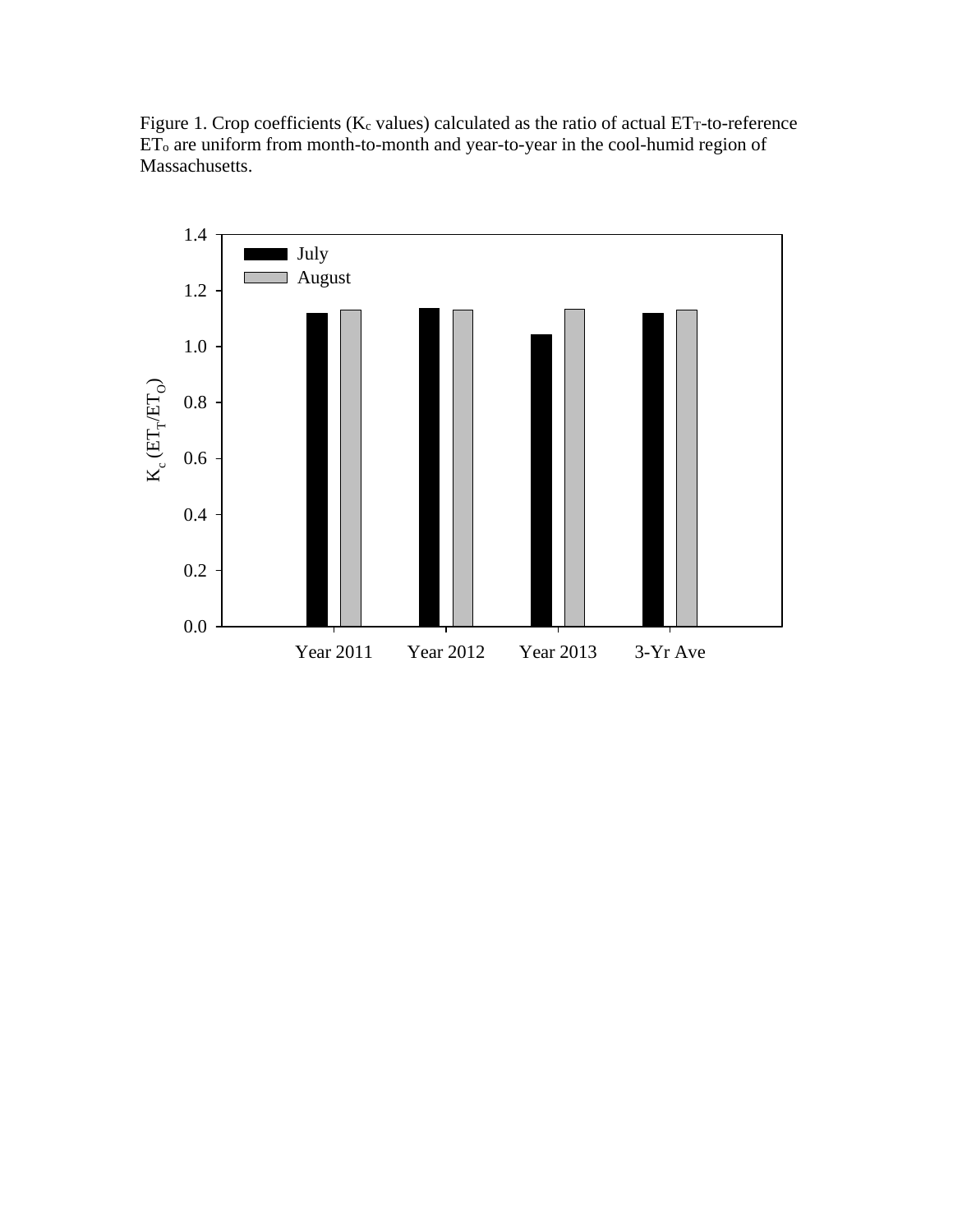Figure 2. Reference  $ET_0$  calculated using mathematical equations such as FAO-56 PM  $ET_0$  are derived from meteorological data and need to be adjusted using  $K_c$  values to match the actual  $ET<sub>T</sub>$  of the turf under irrigation. Inappropriate  $K<sub>c</sub>$  values may cause overwatering (i.e.,  $K_c$  values too high) or dehydration stress (i.e.,  $K_c$  values too low) for irrigated recreational turf grown under the same evaporative (climatic) conditions (i.e., same reference  $ET_0$ ). Crop coefficients (K<sub>c</sub> values) need to adjust for different turf  $ET_T$ caused by the effects of management.